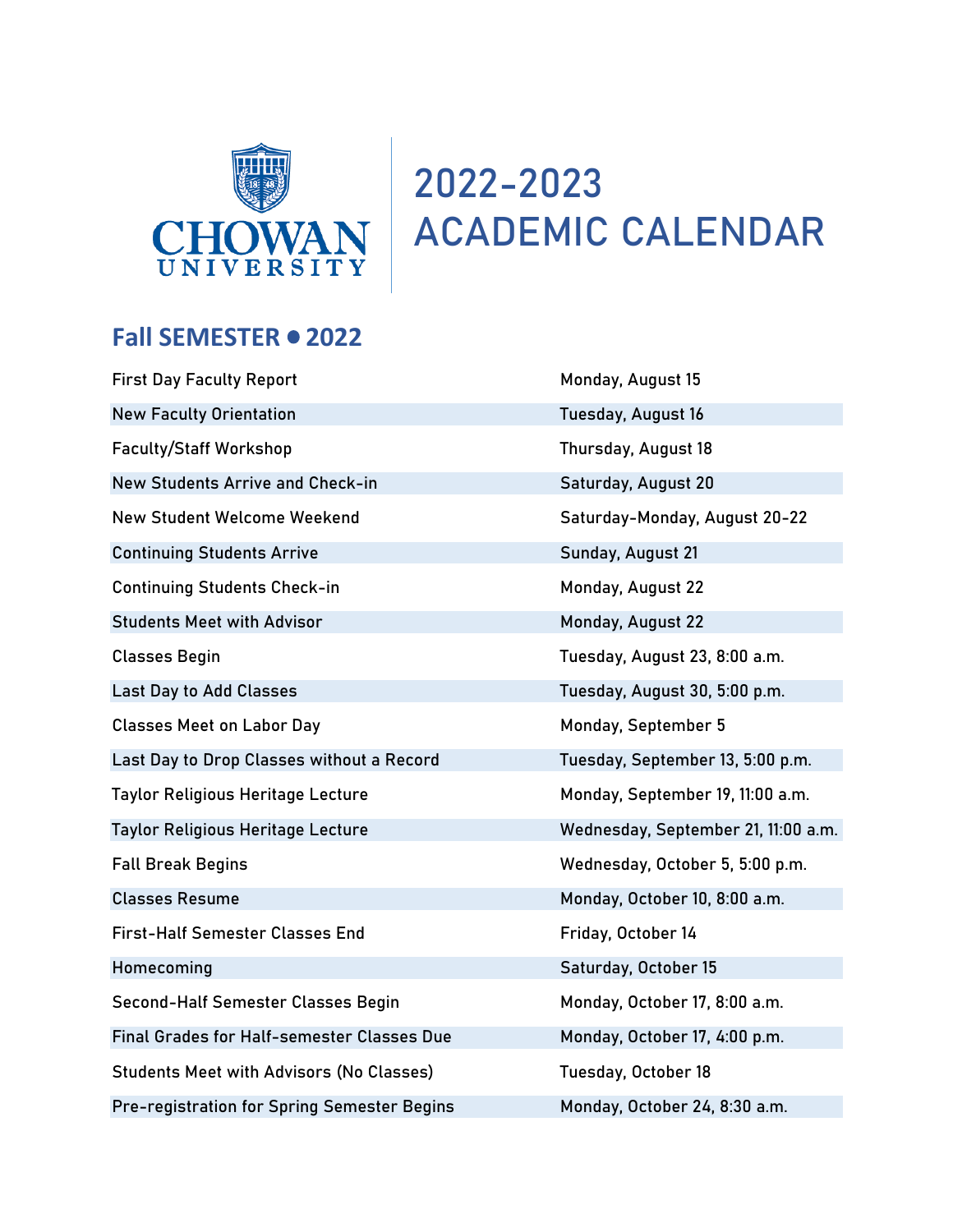| Last Day to Drop Classes with a W  | Tuesday, |
|------------------------------------|----------|
| <b>Thanksgiving Holiday Begins</b> | Tuesday, |
| <b>Classes Resume</b>              | Monday,  |
| <b>Classes End</b>                 | Tuesday, |
| <b>Reading Day</b>                 | Wednesc  |
| <b>Final Examination Period</b>    | Thursday |
| <b>Final Grades Due</b>            | Wednesc  |

## **SPRING SEMESTER . 2023**

| <b>New and Continuing Students Arrive</b>       | Sunday, January 8                 |
|-------------------------------------------------|-----------------------------------|
| <b>New Student Welcome Weekend</b>              | Sunday-Monday, January 8-9        |
| <b>Students Check-in</b>                        | Monday, January 9                 |
| <b>Students Meet with Advisor</b>               | Monday, January 9                 |
| <b>Classes Begin</b>                            | Tuesday, January 10, 8:00 a.m.    |
| Martin Luther King Jr. Day (No Classes)         | Monday, January 16                |
| <b>Last Day to Add Classes</b>                  | Tuesday, January 17, 5:00 p.m.    |
| Last Day to Drop Classes without a Record       | Tuesday, January 31, 5:00 p.m.    |
| <b>Rouson Memorial Lecture</b>                  | Wednesday, February 1, 11:00 a.m. |
| <b>First-Half Semester Classes End</b>          | Friday, March 3                   |
| <b>Spring Break Begins</b>                      | Friday, March 3, 5:00 p.m.        |
| <b>Classes Resume</b>                           | Monday, March 13, 8:00 a.m.       |
| Second-Half Semester Classes Begin              | Monday, March 13, 8:00 a.m.       |
| Final Grades for Half-semester Classes Due      | Monday, March 13, 4:00 p.m.       |
| <b>Passport to Fall (No Classes)</b>            | Tuesday, March 21                 |
| Last Day to Drop Classes with a Record          | Tuesday, March 21, 5:00 p.m.      |
| Pre-registration for Fall Semester Begins       | Monday, March 27, 8:30 a.m.       |
| Pre-registration for Summer Session Begins      | Monday, April 3, 8:30 a.m.        |
| Twenty-ninth Annual Mary Frances Hobson Lecture | Monday, April 3, 7:30 p.m.        |
| <b>Easter Holiday Begins</b>                    | Thursday, April 6, 5:00 p.m.      |
| <b>Classes Resume</b>                           | Tuesday, April 11, 8:00 a.m.      |

October 25, 5:00 p.m. November 22, 5:00 p.m. November 28, 8:00 a.m. December 6 day, December 7 y-Monday, December 8-12 day, December 14, 12 noon